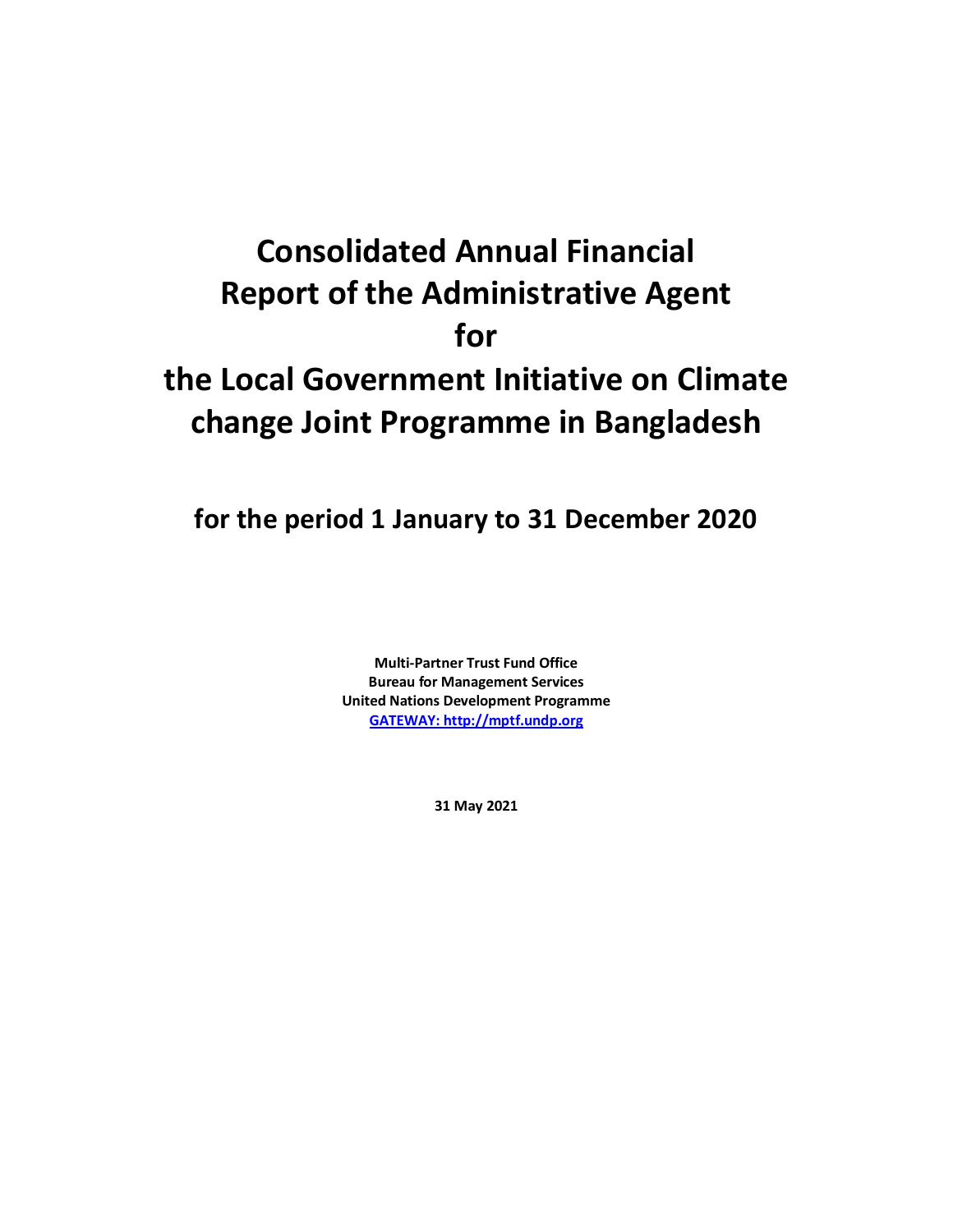# <span id="page-1-0"></span>**PARTICIPATING ORGANIZATIONS CONTRIBUTORS**



United Nations Capital Development<br>UN Fund Fund

<span id="page-1-1"></span>





United Nations Development Programme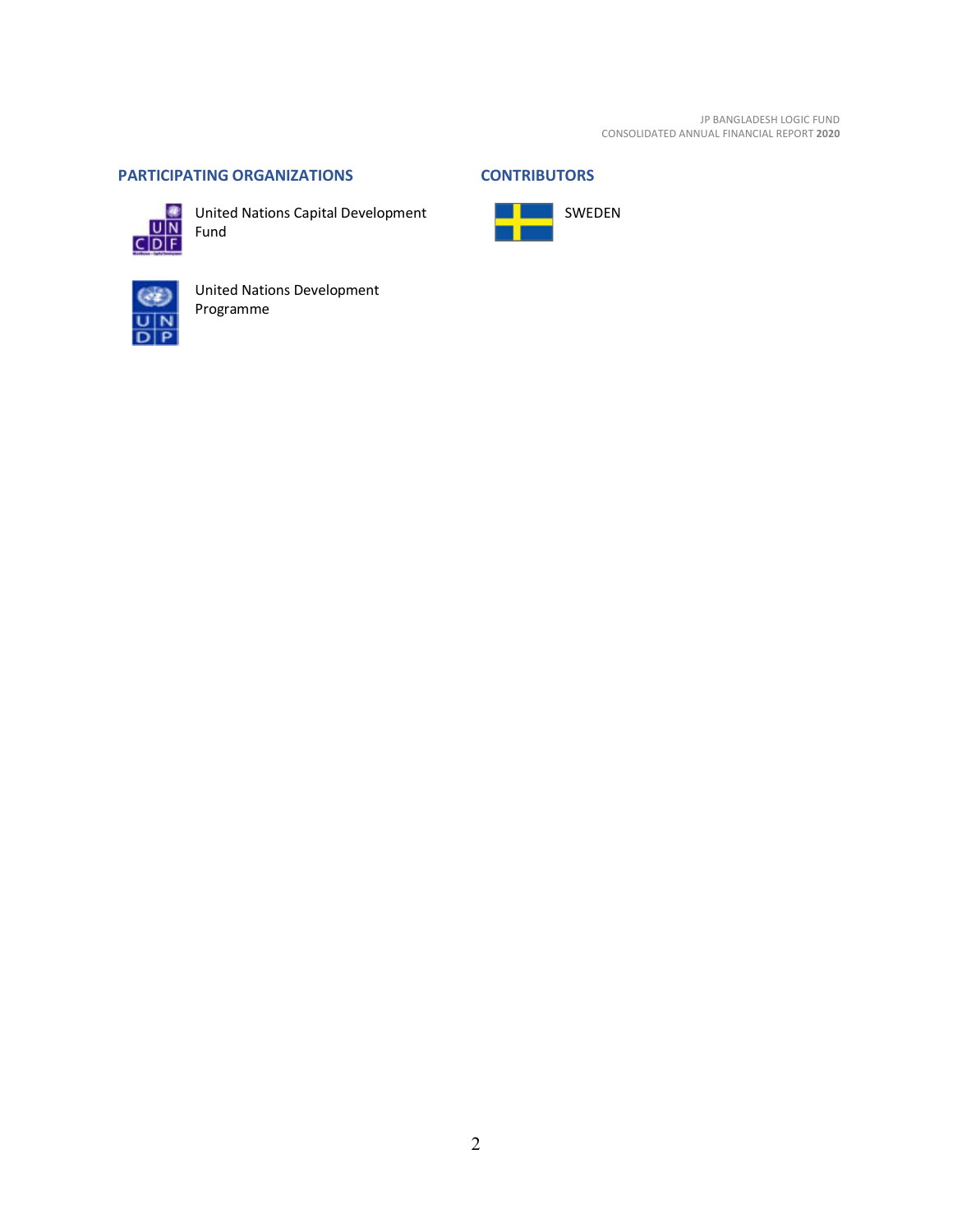# <span id="page-2-0"></span>**DEFINITIONS**

#### **Allocation**

Amount approved by the Steering Committee for a project/programme.

#### **Approved Project/Programme**

A project/programme including budget, etc., that is approved by the Steering Committee for fund allocation purposes.

#### **Contributor Commitment**

Amount(s) committed by a donor to a Fund in a signed Standard Administrative Arrangement with the UNDP Multi-Partner Trust Fund Office (MPTF Office), in its capacity as the Administrative Agent. A commitment may be paid or pending payment.

#### **Contributor Deposit**

Cash deposit received by the MPTF Office for the Fund from a contributor in accordance with a signed Standard Administrative Arrangement.

#### **Delivery Rate**

The percentage of funds that have been utilized, calculated by comparing expenditures reported by a Participating Organization against the 'net funded amount'.

#### **Indirect Support Costs**

A general cost that cannot be directly related to any particular programme or activity of the Participating Organizations. UNDG policy establishes a fixed indirect cost rate of 7% of programmable costs.

#### **Net Funded Amount**

Amount transferred to a Participating Organization less any refunds transferred back to the MPTF Office by a Participating Organization.

#### **Participating Organization**

A UN Organization or other inter-governmental Organization that is an implementing partner in a Fund, as represented by signing a Memorandum of Understanding (MOU) with the MPTF Office for a particular Fund.

#### **Project Expenditure**

The sum of expenses and/or expenditure reported by all Participating Organizations for a Fund irrespective of which basis of accounting each Participating Organization follows for donor reporting.

#### **Project Financial Closure**

A project or programme is considered financially closed when all financial obligations of an operationally completed project or programme have been settled, and no further financial charges may be incurred.

#### **Project Operational Closure**

A project or programme is considered operationally closed when all programmatic activities for which Participating Organization(s) received funding have been completed.

#### **Project Start Date**

Date of transfer of first instalment from the MPTF Office to the Participating Organization.

#### **Total Approved Budget**

This represents the cumulative amount of allocations approved by the Steering Committee.

#### **US Dollar Amount**

The financial data in the report is recorded in US Dollars and due to rounding off of numbers, the totals may not add up.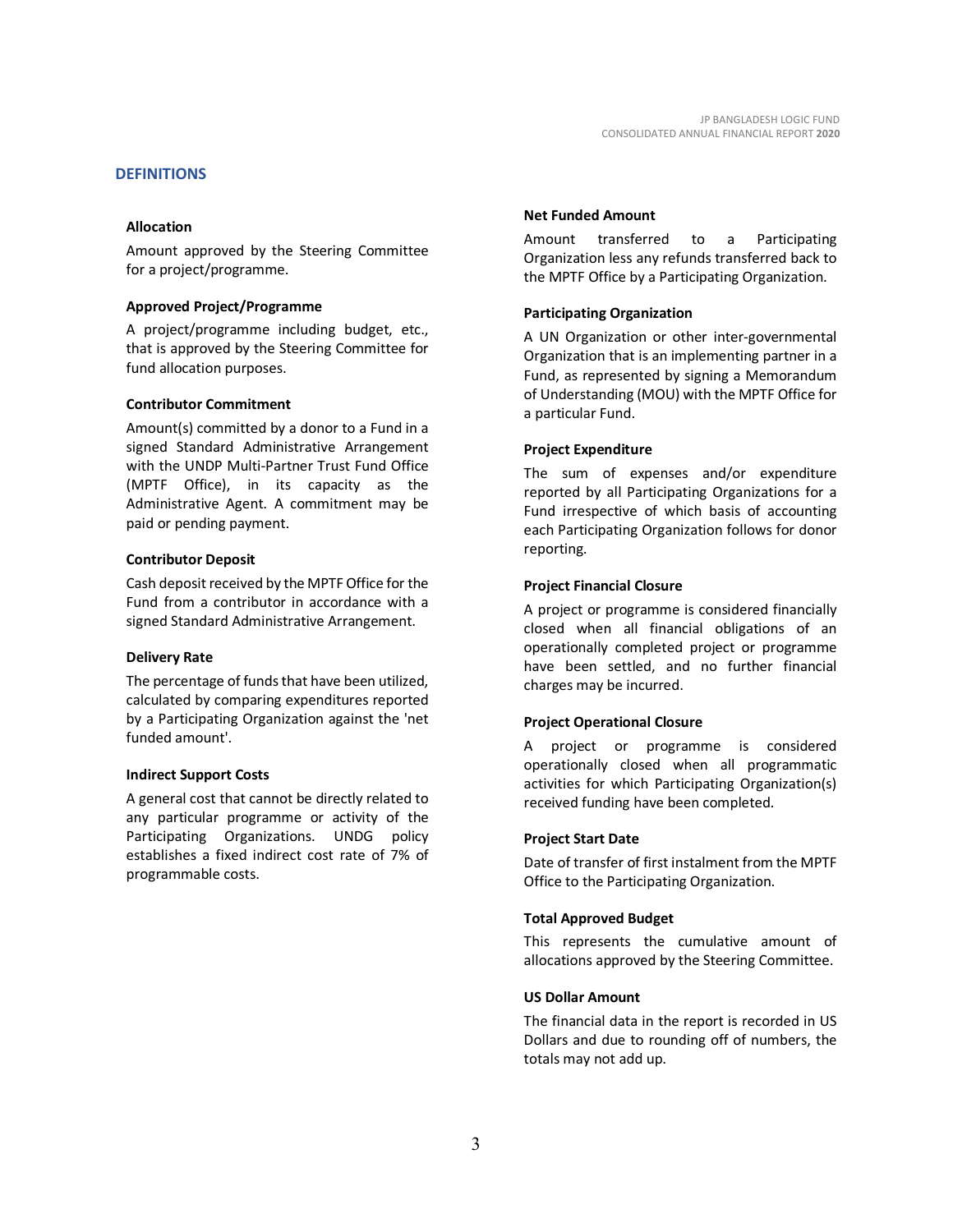# **Table of Contents**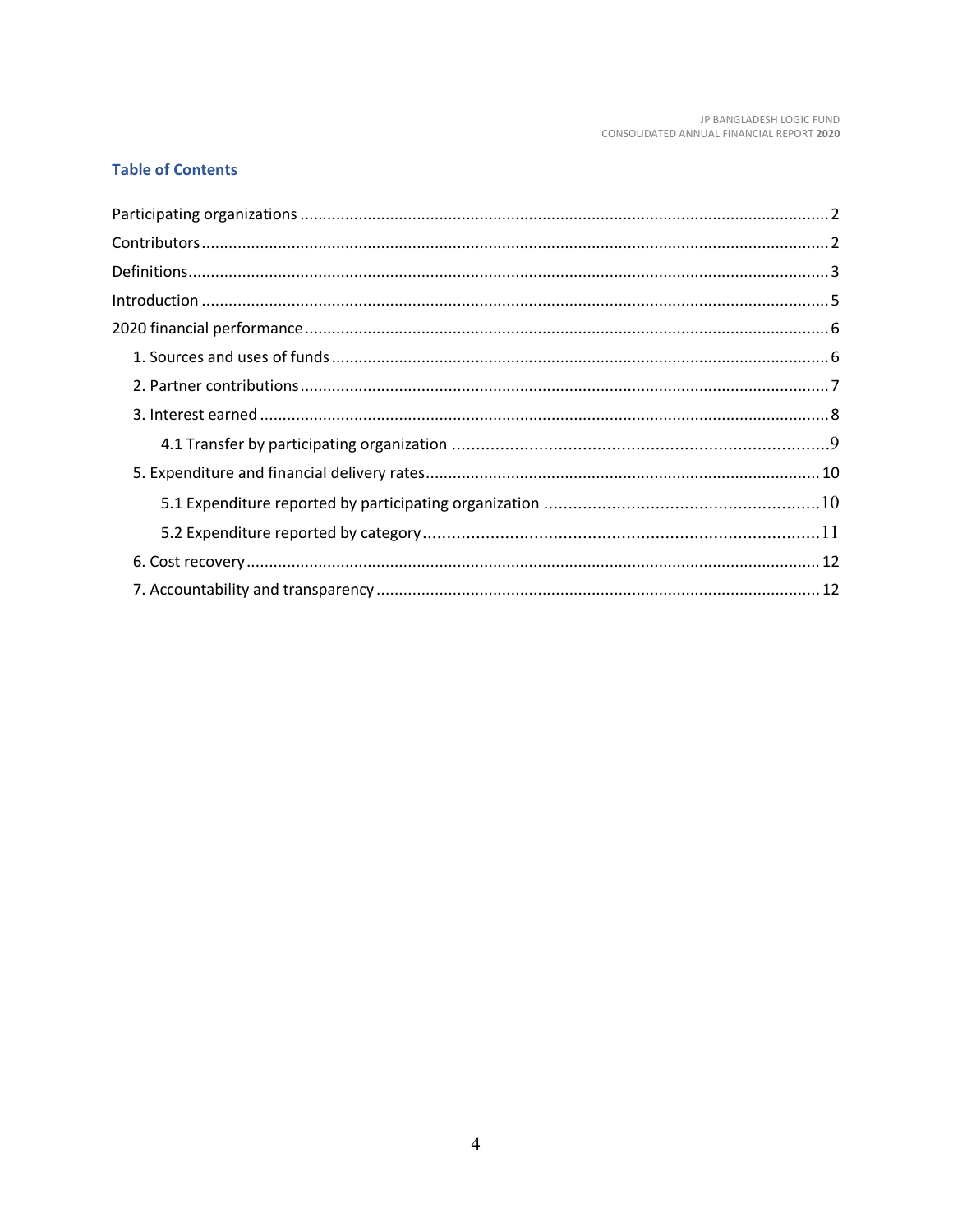#### <span id="page-4-0"></span>**INTRODUCTION**

This Consolidated Annual Financial Report of the **JP Bangladesh LoGIC Fund** is prepared by the United Nations Development Programme (UNDP) Multi-Partner Trust Fund Office (MPTF Office) in fulfillment of its obligations as Administrative Agent, as per the Joint Programme Document, the Memorandum of Understanding (MOU) signed between the UNDP MPTF Office and the Participating Organizations, and the Standard Administrative Arrangement (SAA) signed with contributors.

The MPTF Office, as Administrative Agent, is responsible for concluding an MOU with Participating Organizations and SAAs with contributors. It receives, administers and

manages contributions, and disburses these funds to the Participating Organizations. The Administrative Agent prepares and submits annual consolidated financial reports, as well as regular financial statements, for transmission to contributors.

This consolidated financial report covers the period 1 January to 31 December **2020** and provides financial data on progress made in the implementation of projects of the **JP Bangladesh LoGIC Fund**. It is posted on the MPTF Office GATEWAY [\(http://mptf.undp.org/factsheet/fund/JBD40\)](http://mptf.undp.org/factsheet/fund/JBD40).

The financial data in the report is recorded in US Dollars and due to rounding off of numbers, the totals may not add up.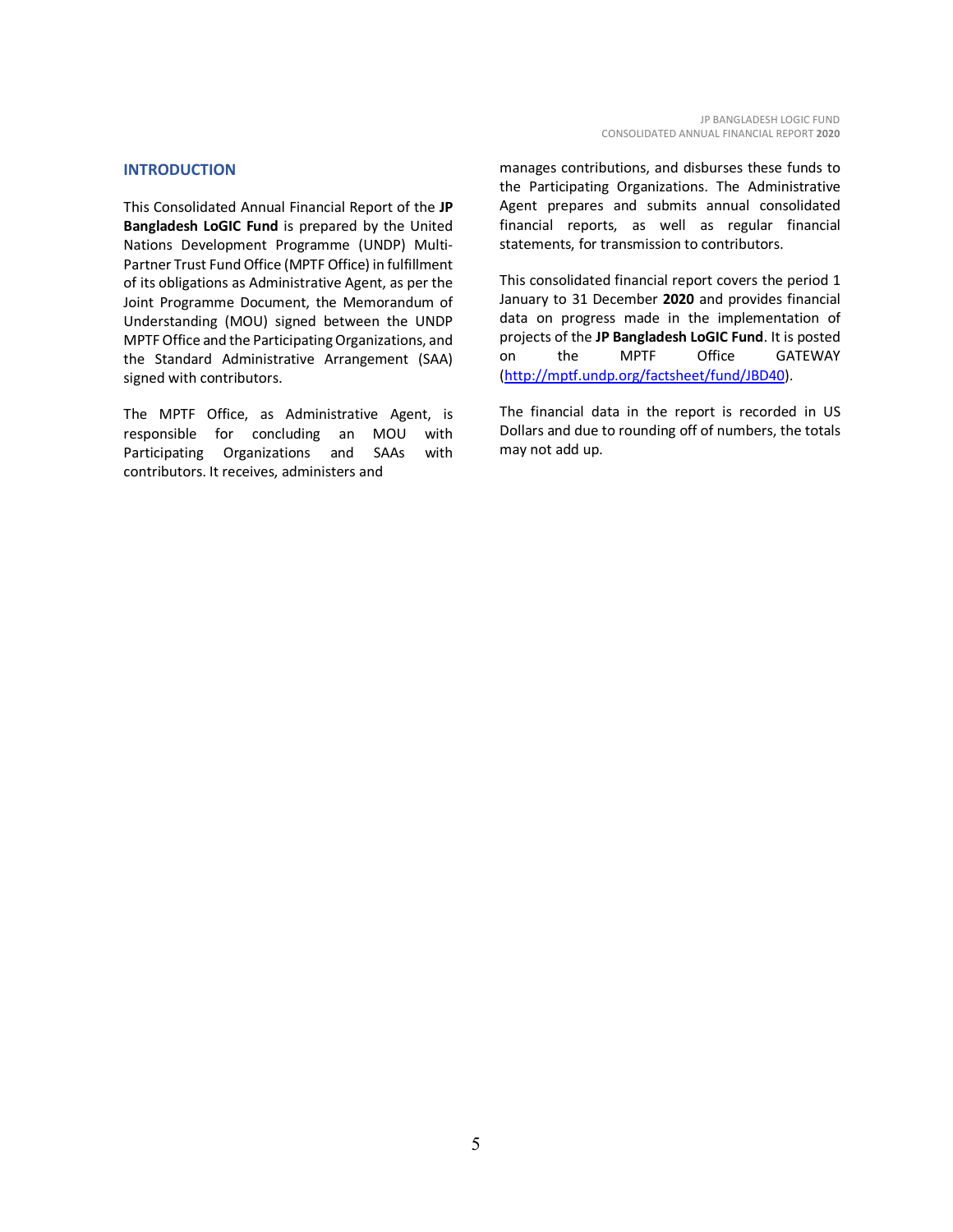#### <span id="page-5-0"></span>**2020 FINANCIAL PERFORMANCE**

This chapter presents financial data and analysis of the **JP Bangladesh LoGIC Fund** using the passthrough funding modality as of 31 December **2020**. Financial information for this Fund is also available on the MPTF Office GATEWAY, at the following address:

[http://mptf.undp.org/factsheet/fund/JBD40.](http://mptf.undp.org/factsheet/fund/JBD40)

## <span id="page-5-1"></span>**1. SOURCES AND USES OF FUNDS**

As of 31 December **2020**, Sweden deposited US\$ **12,625,450** in contributions and US\$ **23,253** was earned in interest.

The cumulative source of funds was US\$ **12,648,702** (see respectively, Tables 2 and 3). Of this amount, US\$ **8,944,017** has been net funded to **2** Participating Organizations, of which US\$ **8,691,218** has been reported as expenditure. The Administrative Agent fee has been charged at the approved rate of 1% on deposits and amounts to US\$ **126,254**. Table 1 provides an overview of the overall sources, uses, and balance of the **JP Bangladesh LoGIC Fund** as of 31 December 2020.

# **Table 1. Financial Overview, as of 31 December 2020 (in US Dollars)**

|                                                                 | Annual 2019 | Annual 2020 | <b>Cumulative</b> |
|-----------------------------------------------------------------|-------------|-------------|-------------------|
| <b>Sources of Funds</b>                                         |             |             |                   |
| Contributions from donor                                        | 4,219,271   | 4,686,168   | 12,625,450        |
| <b>Fund Earned Interest and Investment Income</b>               | 4,856       | 3,961       | 23,253            |
| Interest Income received from Participating Organizations       |             |             |                   |
| Refunds by Administrative Agent to Contributors                 |             |             |                   |
| Fund balance transferred to another MDTF                        |             |             |                   |
| Other Income                                                    |             |             |                   |
| <b>Total: Sources of Funds</b>                                  | 4,224,127   | 4,690,130   | 12,648,702        |
| <b>Use of Funds</b>                                             |             |             |                   |
| <b>Transfers to Participating Organizations</b>                 | 4,131,141   | 1,130,084   | 8,944,017         |
| Refunds received from Participating Organizations               |             |             |                   |
| <b>Net Funded Amount</b>                                        | 4,131,141   | 1,130,084   | 8,944,017         |
| <b>Administrative Agent Fees</b>                                | 42,193      | 46,861      | 126,254           |
| Direct Costs: (Steering Committee, Secretariatetc.)             |             |             |                   |
| <b>Bank Charges</b>                                             | 49          | 20          | 194               |
| <b>Other Expenditures</b>                                       |             |             |                   |
| <b>Total: Uses of Funds</b>                                     | 4,173,382   | 1,176,965   | 9,070,465         |
| Change in Fund cash balance with Administrative Agent           | 50,744      | 3,513,165   | 3,578,238         |
| Opening Fund balance (1 January)                                | 14,328      | 65,073      |                   |
| <b>Closing Fund balance (31 December)</b>                       | 65,073      | 3,578,238   | 3,578,238         |
| Net Funded Amount (Includes Direct Cost)                        | 4,131,141   | 1,130,084   | 8,944,017         |
| Participating Organizations' Expenditure (Includes Direct Cost) | 4,008,376   | 2,485,322   | 8,691,218         |
| <b>Balance of Funds with Participating Organizations</b>        |             |             | 252,798           |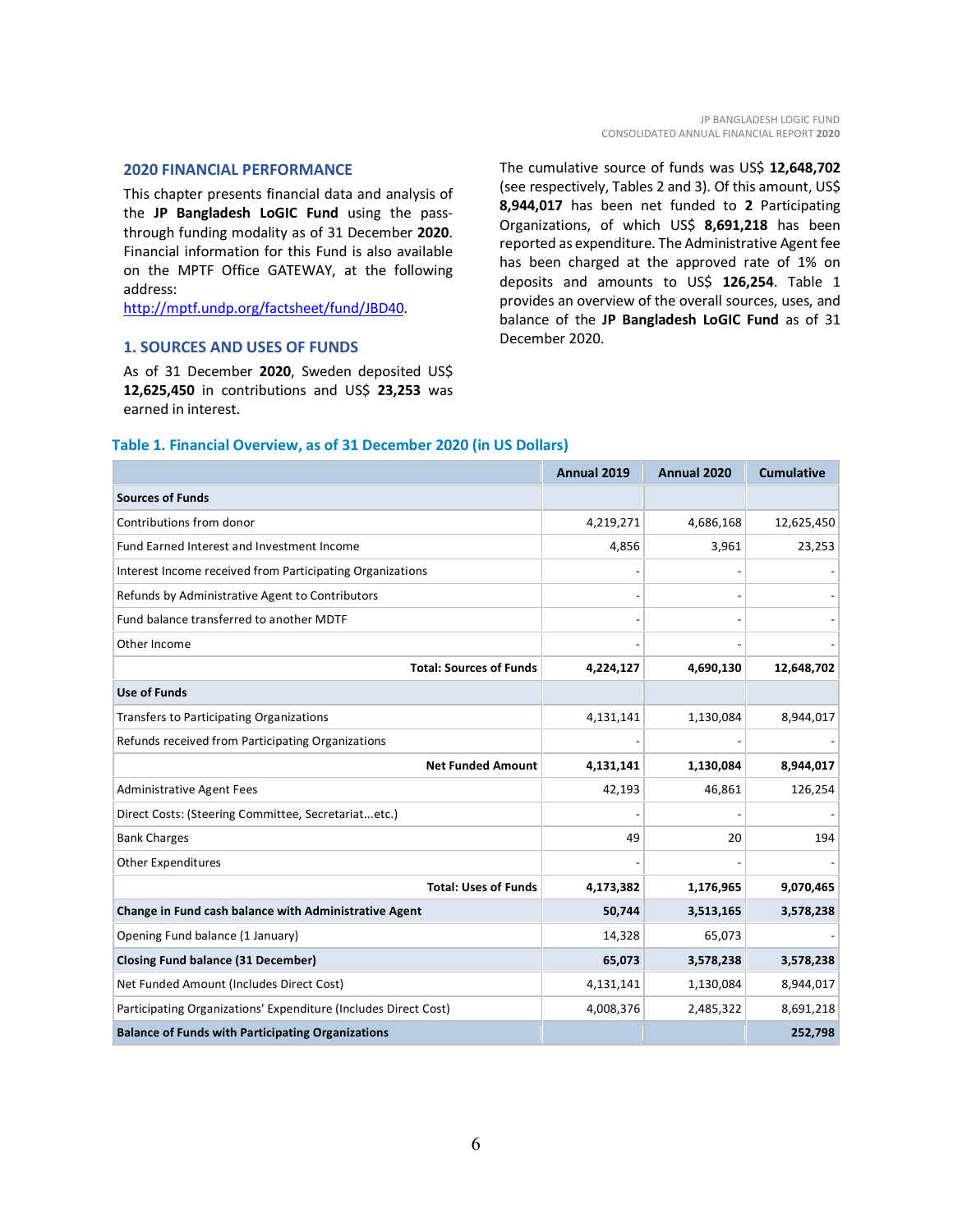## <span id="page-6-0"></span>**2. PARTNER CONTRIBUTIONS**

Table 2 provides information on cumulative contributions received from all contributors to this Fund as of 31 December **2020**.

The **JP Bangladesh LoGIC Fund** is currently being financed by Sweden, as listed in the table below.

The table below includes commitments made up to 31 December **2020** through signed Standard Administrative Agreements, and deposits made through **2020**. It does not include commitments that were made to the fund beyond **2020**.

# **Table 2. Contributors' Commitments and Deposits, as of 31 December 2020 (in US Dollars)**

| <b>Contributors</b>   | <b>Total Commitments</b> | <b>Prior Years</b><br>as of 31-Dec-2019 Deposits | <b>Current Year</b><br>Jan-Dec-2020 Deposits | <b>Total Deposits</b> |
|-----------------------|--------------------------|--------------------------------------------------|----------------------------------------------|-----------------------|
| SWEDEN, Government of | 12,625,450               | 7,939,281                                        | 4,686,168                                    | 12,625,450            |
| <b>Grand Total</b>    | 12,625,450               | 7,939,281                                        | 4,686,168                                    | 12,625,450            |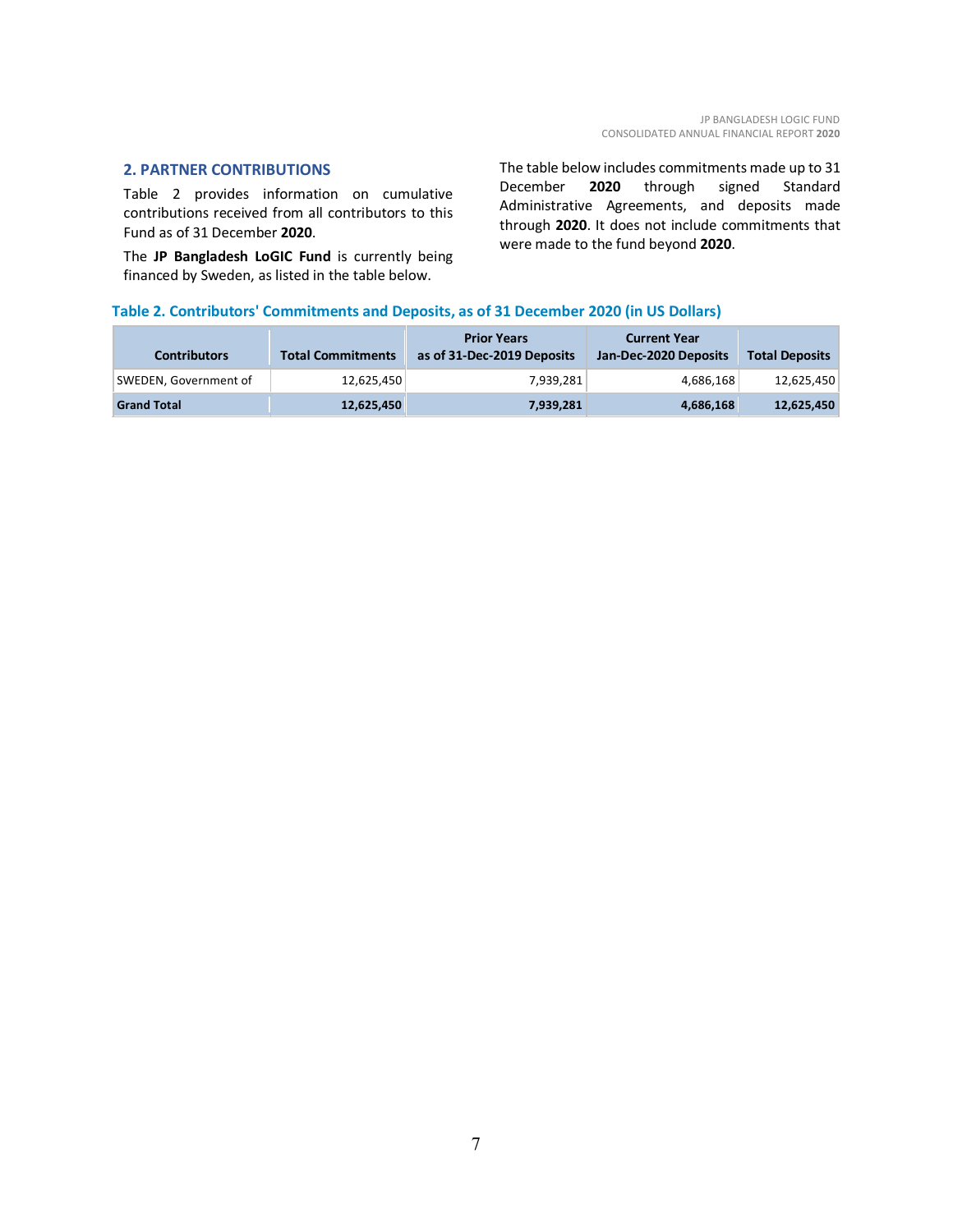## <span id="page-7-0"></span>**3. INTEREST EARNED**

Interest income is earned in two ways: 1) on the balance of funds held by the Administrative Agent (Fund earned interest), and 2) on the balance of funds held by the Participating Organizations (Agency earned interest) where their Financial Regulations and Rules allow return of interest to the AA.

As of 31 December **2020**, Fund earned interest amounts to US\$ **23,253**.

Details are provided in the table below.

# **Table 3. Sources of Interest and Investment Income, as of 31 December 2020 (in US Dollars)**

| <b>Interest Earned</b>                     | <b>Prior Years</b><br>as of 31-Dec-2019 | <b>Current Year</b><br>Jan-Dec-2020 | <b>Total</b> |
|--------------------------------------------|-----------------------------------------|-------------------------------------|--------------|
| <b>Administrative Agent</b>                |                                         |                                     |              |
| Fund Earned Interest and Investment Income | 19,291                                  | 3,961                               | 23,253       |
| <b>Total: Fund Earned Interest</b>         | 19,291                                  | 3,961                               | 23,253       |
| <b>Participating Organization</b>          |                                         |                                     |              |
| <b>Total: Agency earned interest</b>       |                                         |                                     |              |
| <b>Grand Total</b>                         | 19,291                                  | 3,961                               | 23,253       |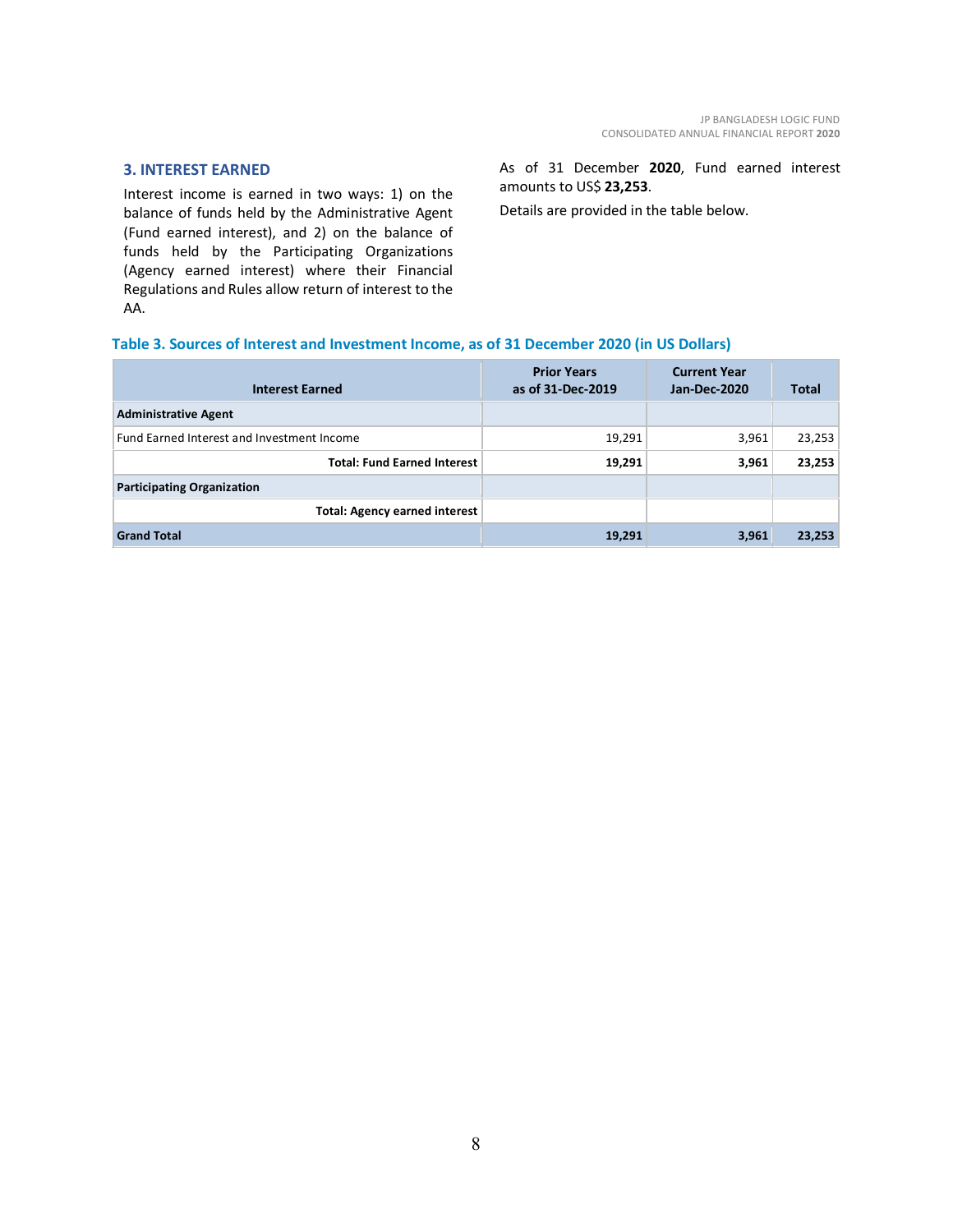## **4. TRANSFER OF FUNDS**

Allocations to Participating Organizations are approved by the Steering Committee and disbursed by the Administrative Agent. As of 31 December **2020**, the AA has transferred US\$ **8,944,017** to **2** Participating Organizations (see list below).

#### <span id="page-8-0"></span>4.1 TRANSFER BY PARTICIPATING ORGANIZATION

Table 4.1 provides additional information on the refunds received by the MPTF Office, and the net funded amount for each of the Participating Organizations.

# **Table 4.1. Transfer, Refund, and Net Funded Amount by Participating Organization, as of 31 December 2020 (in US Dollars)**

| Participating       | Prior Years as of 31-Dec-2019 |                |                   | <b>Current Year Jan-Dec-2020</b> |                |                   | Total            |                |                   |
|---------------------|-------------------------------|----------------|-------------------|----------------------------------|----------------|-------------------|------------------|----------------|-------------------|
| <b>Organization</b> | <b>Transfers</b>              | <b>Refunds</b> | <b>Net Funded</b> | <b>Transfers</b>                 | <b>Refunds</b> | <b>Net Funded</b> | <b>Transfers</b> | <b>Refunds</b> | <b>Net Funded</b> |
| <b>UNCDF</b>        | 3,574,874                     |                | 3,574,874         | 517.013                          |                | 517.013           | 4,091,887        |                | 4,091,887         |
| <b>UNDP</b>         | 4,239,059                     |                | 4,239,059         | 613.071                          |                | 613,071           | 4,852,130        |                | 4,852,130         |
| <b>Grand Total</b>  | 7,813,933                     |                | 7,813,933         | 1,130,084                        |                | 1,130,084         | 8,944,017        |                | 8,944,017         |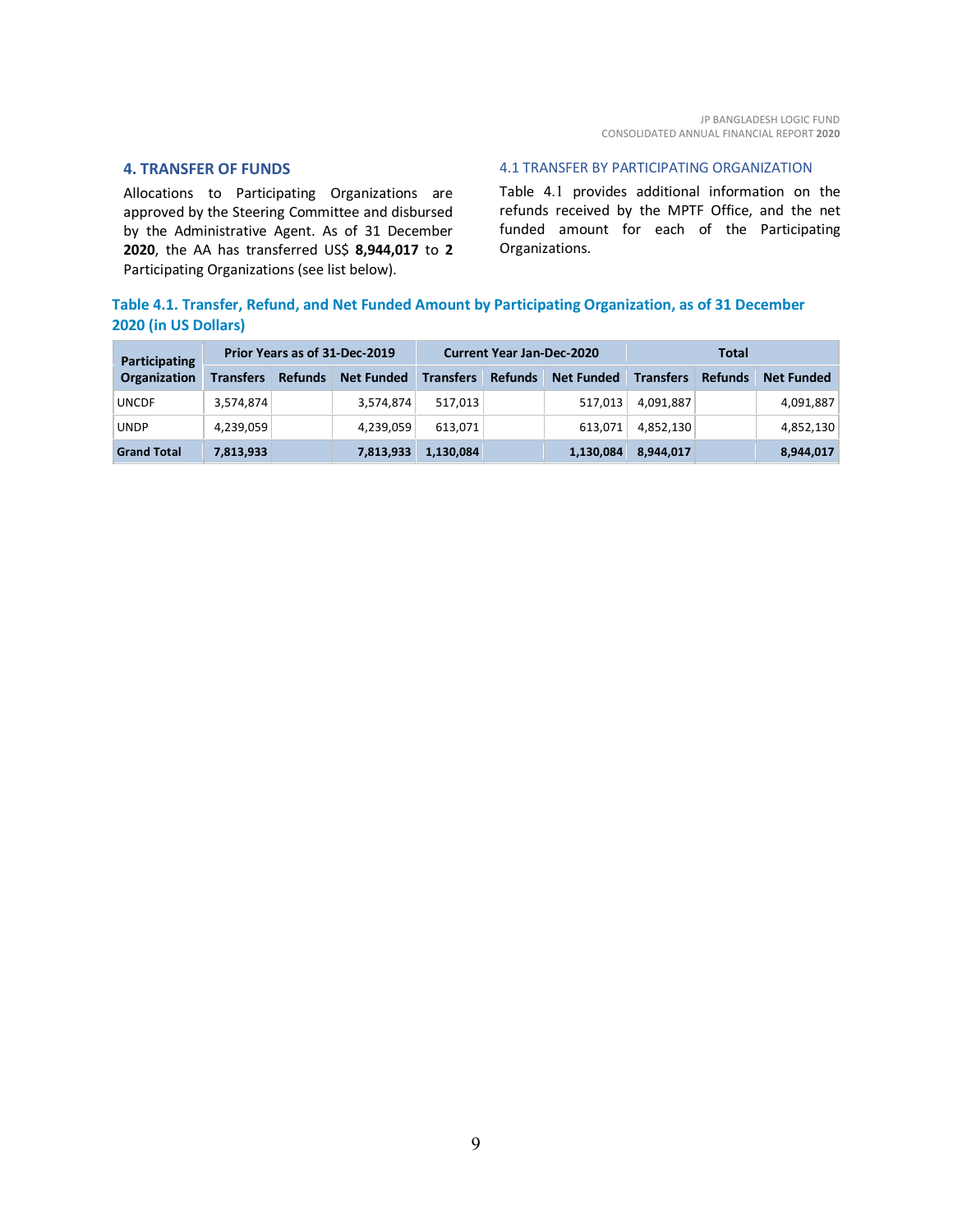# <span id="page-9-0"></span>**5. EXPENDITURE AND FINANCIAL DELIVERY RATES**

All final expenditures reported for the year **2020** were submitted by the Headquarters of the Participating Organizations. These were consolidated by the MPTF Office.

Project expenditures are incurred and monitored by each Participating Organization, and are reported as per the agreed upon categories for inter-agency harmonized reporting. The reported expenditures were submitted via the MPTF Office's online expenditure reporting tool. The **2020** expenditure data has been posted on the MPTF Office GATEWAY at [http://mptf.undp.org/factsheet/fund/JBD40.](http://mptf.undp.org/factsheet/fund/JBD40)

## <span id="page-9-1"></span>5.1 EXPENDITURE REPORTED BY PARTICIPATING **ORGANIZATION**

In **2020**, US\$ **1,130,084** was net funded to Participating Organizations, and US\$ **2,485,322** was reported in expenditure.

As shown in table below, the cumulative net funded amount is US\$ **8,944,017** and cumulative expenditures reported by the Participating Organizations amount to US\$ **8,691,218**. This equates to an overall Fund expenditure delivery rate of **97** percent.

# **Table 5.1. Net Funded Amount, Reported Expenditure, and Financial Delivery by Participating Organization, as of 31 December 2020 (in US Dollars)**

|                                      |                           |                             | Expenditure                             |                                     |                   |                           |
|--------------------------------------|---------------------------|-----------------------------|-----------------------------------------|-------------------------------------|-------------------|---------------------------|
| Participating<br><b>Organization</b> | Approved<br><b>Amount</b> | <b>Net Funded</b><br>Amount | <b>Prior Years</b><br>as of 31-Dec-2019 | <b>Current Year</b><br>Jan-Dec-2020 | <b>Cumulative</b> | <b>Delivery Rate</b><br>% |
| <b>UNCDF</b>                         | 4,549,942                 | 4,091,887                   | 2,322,860                               | 1,622,813                           | 3,945,674         | 96.43                     |
| <b>UNDP</b>                          | 5,395,289                 | 4,852,130                   | 3,883,036                               | 862,509                             | 4,745,545         | 97.80                     |
| <b>Grand Total</b>                   | 9,945,231                 | 8,944,017                   | 6,205,896                               | 2,485,322                           | 8,691,218         | 97.17                     |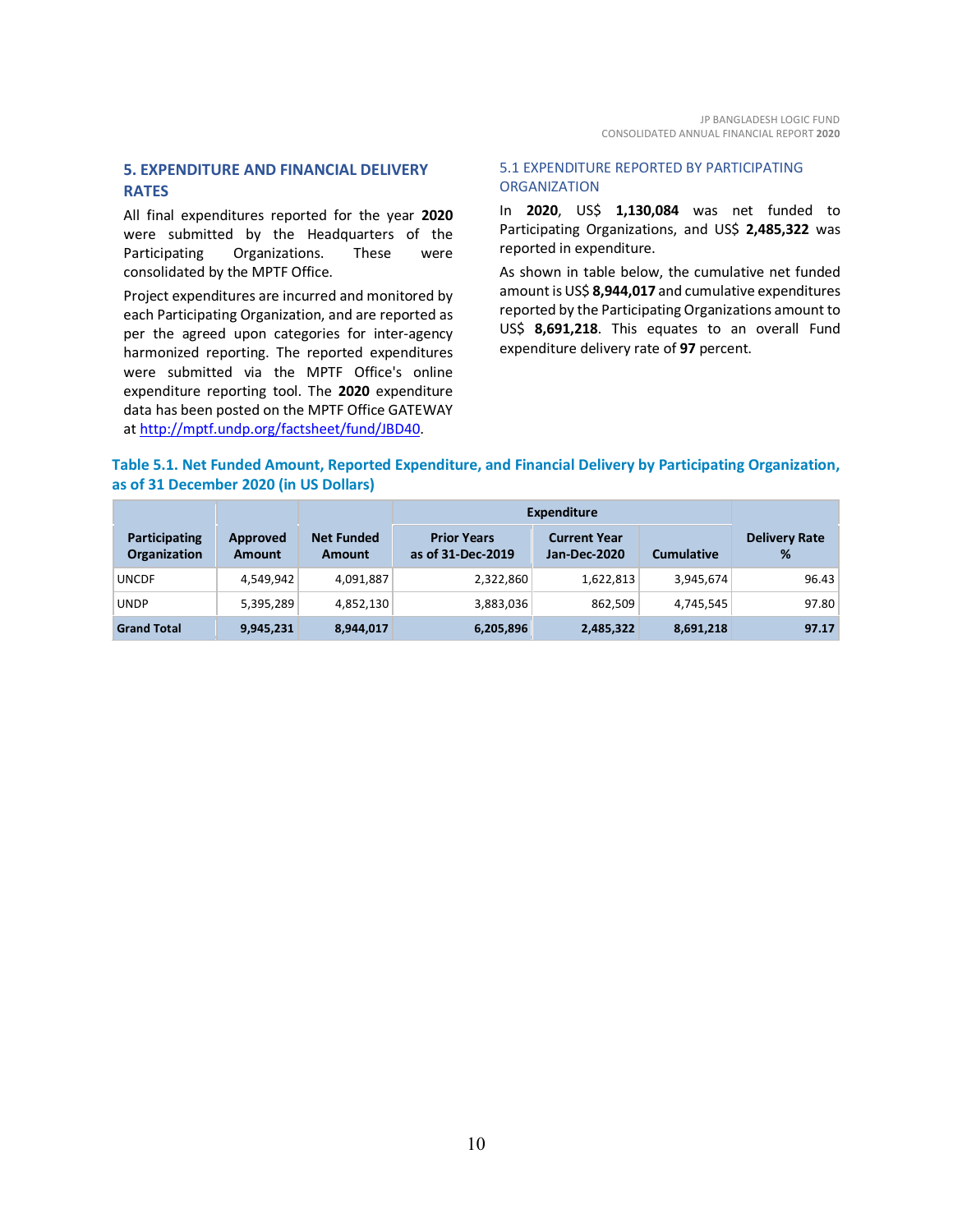## <span id="page-10-0"></span>5.2 EXPENDITURE REPORTED BY CATEGORY

Project expenditures are incurred and monitored by each Participating Organization and are reported as per the agreed categories for inter-agency harmonized reporting. In 2006 the UN Development Group (UNDG) established six categories against which UN entities must report inter-agency project expenditures. Effective 1 January 2012, the UN Chief Executive Board (CEB) modified these categories as a result of IPSAS adoption to comprise eight categories. All expenditure incurred prior to 1 January 2012 have been reported in the old categories; post 1 January 2012 all expenditure are reported in the new eight categories. See table below.

#### **2012 CEB Expense Categories**

- 1. Staff and personnel costs
- 2. Supplies, commodities and materials
- 3. Equipment, vehicles, furniture and depreciation
- 4. Contractual services
- 5. Travel
- 6. Transfers and grants
- 7. General operating expenses
- 8. Indirect costs

\_\_\_\_\_\_\_\_\_\_\_\_\_\_\_\_\_\_\_\_\_\_

## **Table 5.2. Expenditure by UNDG Budget Category, as of 31 December 2020 (in US Dollars)**

|                                                 | <b>Expenditure</b>                      |                                            |           |                                                     |
|-------------------------------------------------|-----------------------------------------|--------------------------------------------|-----------|-----------------------------------------------------|
| Category                                        | <b>Prior Years</b><br>as of 31-Dec-2019 | <b>Current Year</b><br><b>Jan-Dec-2020</b> | Total     | <b>Percentage of Total</b><br><b>Programme Cost</b> |
| Staff & Personnel Cost (New)                    | 55,731                                  | 28,779                                     | 84,510    | 1.04                                                |
| Supplies, commodities and materials             | 2,694,708                               | 501,285                                    | 3,195,993 | 39.35                                               |
| Equipment, vehicles, furniture and depreciation | 48,878                                  | 8,325                                      | 57,202    | 0.70                                                |
| Contractual Services (New)                      | 866,492                                 | 739,612                                    | 1,606,104 | 19.78                                               |
| Travel (New)                                    | 96,275                                  | 36,577                                     | 132,852   | 1.64                                                |
| Transfers and Grants (New)                      | 1,618,976                               | 749,243                                    | 2,368,219 | 29.16                                               |
| <b>General Operating (New)</b>                  | 418,030                                 | 258,924                                    | 676,955   | 8.33                                                |
| <b>Programme Costs Total</b>                    | 5,799,090                               | 2,322,745                                  | 8,121,836 | 100.00                                              |
| <sup>1</sup> Indirect Support Costs Total       | 406,806                                 | 162,576                                    | 569,383   | 7.01                                                |
| <b>Total</b>                                    | 6,205,896                               | 2,485,322                                  | 8,691,218 |                                                     |

**<sup>1</sup> Indirect Support Costs** charged by Participating Organization, based on their financial regulations, can be deducted upfront or at a later stage during implementation. The percentage may therefore appear to exceed the 7% agreed-upon for on-going projects. Once projects are financially closed, this number is not to exceed 7%. In addition, the financial information provided by the agency are as follows: Staff & Personnel 392,682; Supplies, commodities and materials 104,201; Equipment, vehicles, furniture and depreciation 11,794; Contractual Services 480,374; Travel 38,856; Transfers and Grants 1,243,568; General Operating 51,269. The discrepancies will be addressed in future reporting periods.